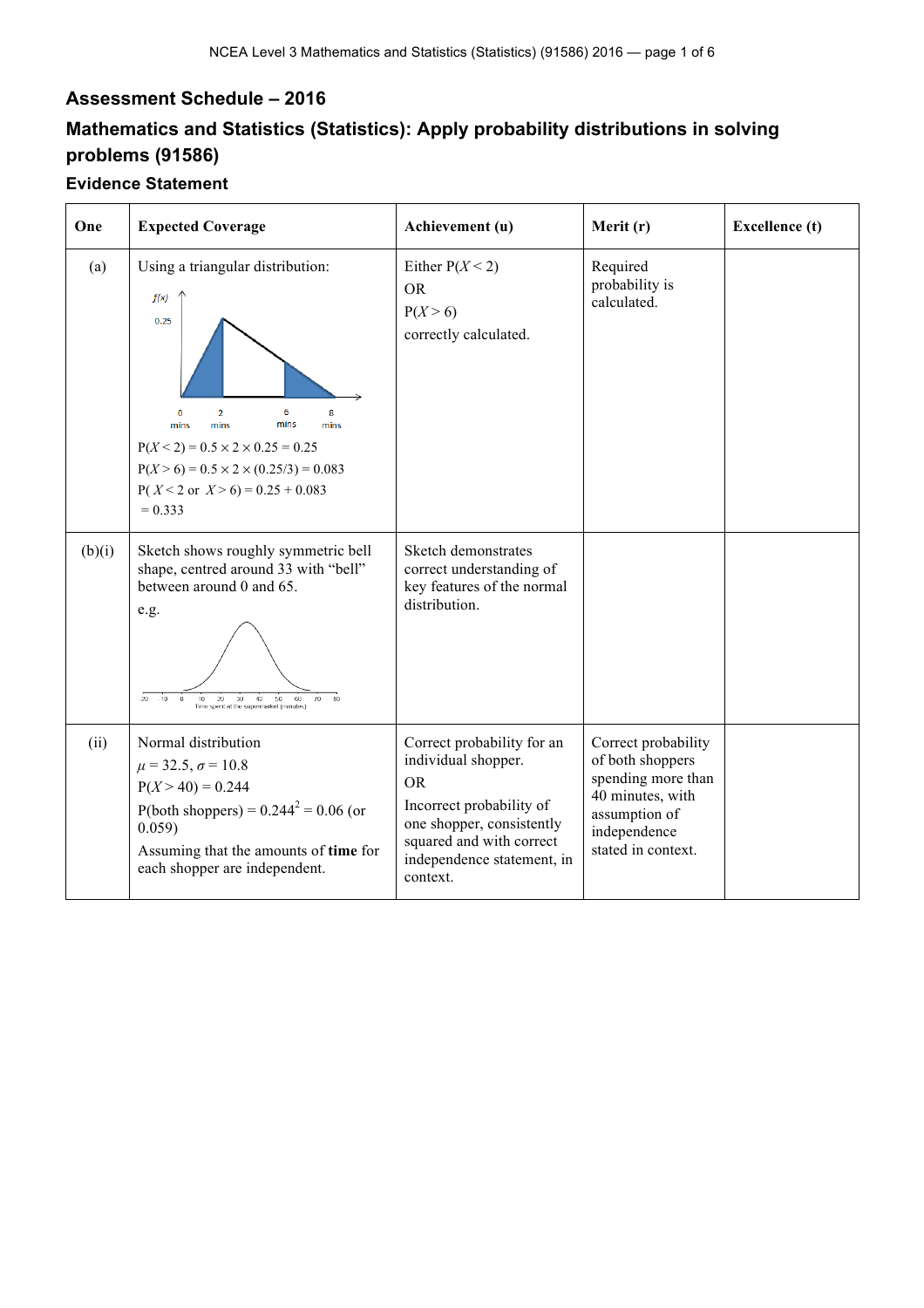| (iii) | Old model<br>$P(X > 40) = 0.244$<br>60<br>30<br>$40^{\circ}$<br>50 <sub>o</sub><br>20<br>Time spent at the supermarket (minutes)<br>Using the sketch above, which<br>combines answers from $(b)(i)$ and<br>$(b)(ii)$ , for the new model to give a<br>probability estimate for $P(X > 40)$ to be<br>$31.1\%$ – a larger value than the old<br>model – the standard deviation for the<br>new model must be larger so that the<br>distribution is more stretched out and<br>the resulting area under the curve above<br>40 is larger.<br>Note: Calculations are not needed to<br>support the explanation, however,<br>accept use of inverse processes to<br>determine the standard deviation of the<br>new model. |                                                                                                                                                                                          | Discusses why the<br>standard deviation<br>for the new model<br>is larger than the<br>standard deviation<br>for the old model.<br><b>OR</b> | Discusses why the<br>standard deviation<br>for the new model<br>is larger than the<br>standard<br>deviation, for the<br>old model.<br><b>AND</b> |
|-------|-----------------------------------------------------------------------------------------------------------------------------------------------------------------------------------------------------------------------------------------------------------------------------------------------------------------------------------------------------------------------------------------------------------------------------------------------------------------------------------------------------------------------------------------------------------------------------------------------------------------------------------------------------------------------------------------------------------------|------------------------------------------------------------------------------------------------------------------------------------------------------------------------------------------|---------------------------------------------------------------------------------------------------------------------------------------------|--------------------------------------------------------------------------------------------------------------------------------------------------|
| (iv)  | A very small proportion of shoppers are<br>modelled to spend less than 0 minutes<br>at the supermarket, which is not<br>possible. There should be a minimum<br>time to spend at the supermarket, based<br>on the time to walk from the entrance to<br>the checkout, and the time spent at the<br>checkout, which is not set when using<br>the normal distribution as a model as<br>the normal distribution is unbounded.                                                                                                                                                                                                                                                                                        | Identifies a potential<br>limitation with the use of<br>the normal distribution but<br>does not link the feature<br>with the context or vice<br>versa e.g. can't have<br>negative times. | Describes a<br>potential limitation<br>with the use of the<br>normal distribution<br>and links this<br>feature to the<br>context.           | Describes a<br>potential<br>limitation with the<br>use of the normal<br>distribution and<br>links this feature<br>to the context.                |

| NØ                                       | N1                                                               | N2   | A3         | A4         | M5   | M6         | E7                                             | E8       |
|------------------------------------------|------------------------------------------------------------------|------|------------|------------|------|------------|------------------------------------------------|----------|
| No response;<br>no relevant<br>evidence. | Reasonable<br>start / attempt<br>at one part of<br>the question. | of u | $2$ of $u$ | $3$ of $u$ | of r | $2$ of $r$ | l of t (with<br>minor<br>omission or<br>error) | $1$ of t |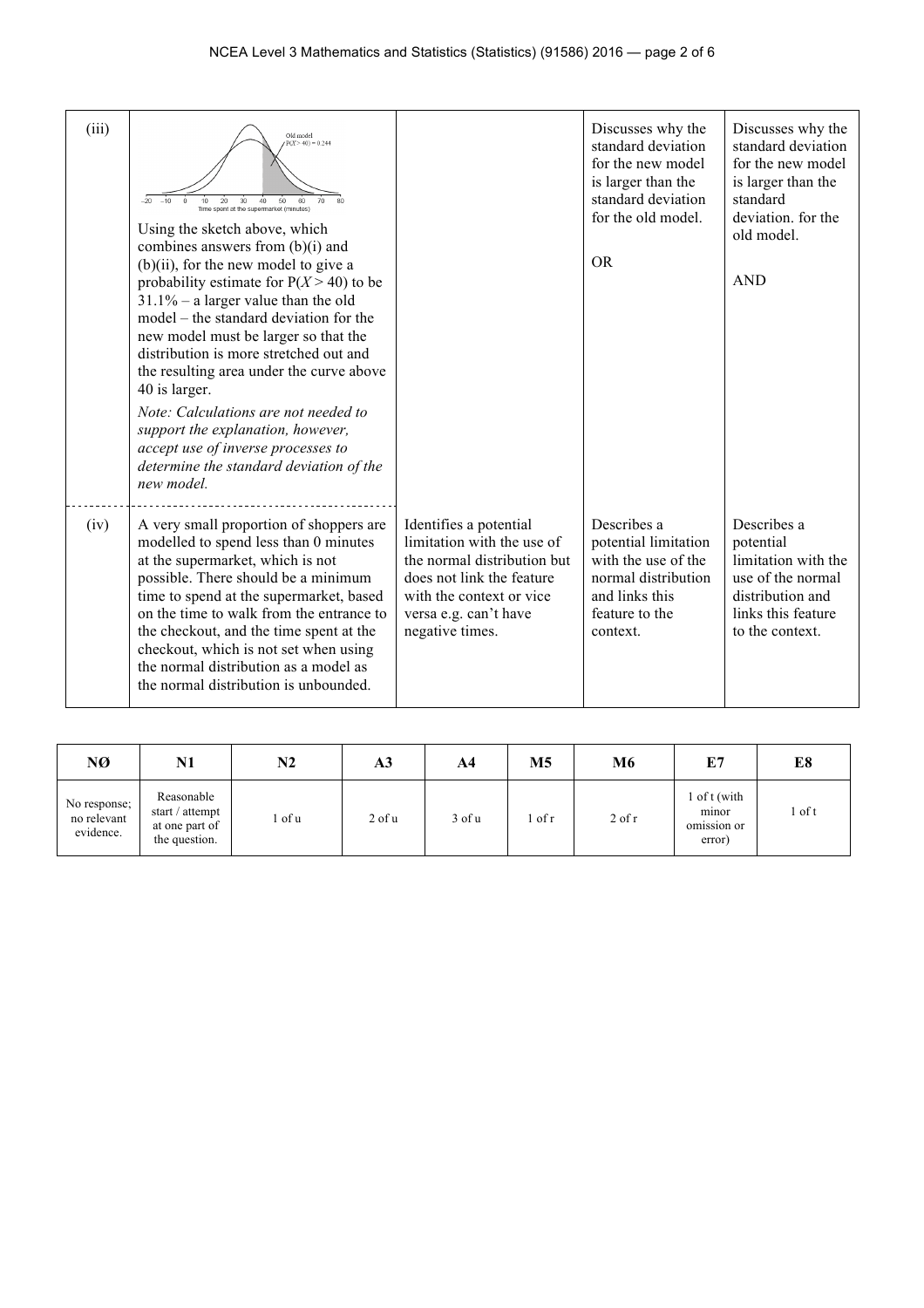| Two      | <b>Expected Coverage</b>                                                                                                                                                                                                                                                                                                                                                                                                                                                                                                                                                                                                                   | Achievement (u)                                        | Merit (r)                                                                                                                                                                                                           | <b>Excellence</b> (t)                                                                                                                                                                                                                 |
|----------|--------------------------------------------------------------------------------------------------------------------------------------------------------------------------------------------------------------------------------------------------------------------------------------------------------------------------------------------------------------------------------------------------------------------------------------------------------------------------------------------------------------------------------------------------------------------------------------------------------------------------------------------|--------------------------------------------------------|---------------------------------------------------------------------------------------------------------------------------------------------------------------------------------------------------------------------|---------------------------------------------------------------------------------------------------------------------------------------------------------------------------------------------------------------------------------------|
| (a)(i)   | <b>Binomial</b> distribution<br>$n = 8, p = 0.14$<br>$P(X < 3) = P(X \le 2) = 0.9109$                                                                                                                                                                                                                                                                                                                                                                                                                                                                                                                                                      | Correct probability<br>calculated for $(a)(i)$ .       | Correct probability<br>calculated for<br>$(a)(i)$ .<br><b>AND</b>                                                                                                                                                   |                                                                                                                                                                                                                                       |
| (a)(ii)  | Binomial because:<br>• fixed number of trials (8 employees)<br>• fixed probability of success (14%<br>unavailable)<br>• only two outcomes (available or not<br>available)<br>• independent events (one employee<br>being unavailable should not affect<br>another employee being unavailable).                                                                                                                                                                                                                                                                                                                                             |                                                        | Model identified as<br>binomial and<br>justified with at<br>least two conditions<br>linked to the<br>context.                                                                                                       |                                                                                                                                                                                                                                       |
| (b)(i)   | Completed probability distribution<br>table.<br>5<br>$6\phantom{.0}$<br>$\mathbb{0}$<br>1<br>$\overline{2}$<br>$\overline{3}$<br>4<br>n<br>$P(N = n)$<br>0.11<br>0.14<br>0.23<br>0.16<br>0.15<br>0.15<br>0.06                                                                                                                                                                                                                                                                                                                                                                                                                              | Probability distribution<br>table correctly completed. |                                                                                                                                                                                                                     |                                                                                                                                                                                                                                       |
| (b)(ii)  | E(N)<br>$= 0 \times 0.11 + 1 \times 0.14 + 2 \times 0.23 +$<br>$3 \times 0.16 + 4 \times 0.15 + 5 \times 0.15 +$<br>$6 \times 0.06$<br>$= 2.79$<br>So, according to this model, the mean<br>number of collectable items gained by<br>shoppers per purchase is 2.79.<br>This assumes that no more than 6<br>collectable items are gained by<br>shoppers per purchase, since no<br>information was given about the<br>distribution of amounts above \$350.<br>This assumes that the amount<br>customers spend does not change over<br>the time of the promotion, nor that the<br>amount customers spend changes<br>because of the promotion. | Mean correctly calculated.                             | Mean correctly<br>calculated.<br><b>AND</b><br>One assumption<br>with model given.                                                                                                                                  |                                                                                                                                                                                                                                       |
| (b)(iii) | When a collectable item is given for<br>every \$25 spent, each \$50 segment is<br>split into two parts. The first part gets<br>twice as many items, but the second<br>part gets twice as many, plus 1.<br>E.g. for $$50 - $100$ which was<br>previously 1 item, becomes 2 items for<br>the $$50 - $75$ and 3 items for $$75 -$<br>\$100. Therefore the expected number<br>of collectable items will be more than<br>double.                                                                                                                                                                                                                |                                                        | Identifies the mean<br>number of<br>collectable items<br>gained by shoppers<br>under the new<br>promotion would<br>not double.<br><b>AND</b><br>Supports this with<br>some evidence<br>from the<br>distribution(s). | Identifies the<br>mean number of<br>collectable items<br>gained by<br>shoppers under the<br>new promotion<br>would not double.<br><b>AND</b><br>Supports this with<br>statistical<br>reasoning that<br>shows a full<br>understanding. |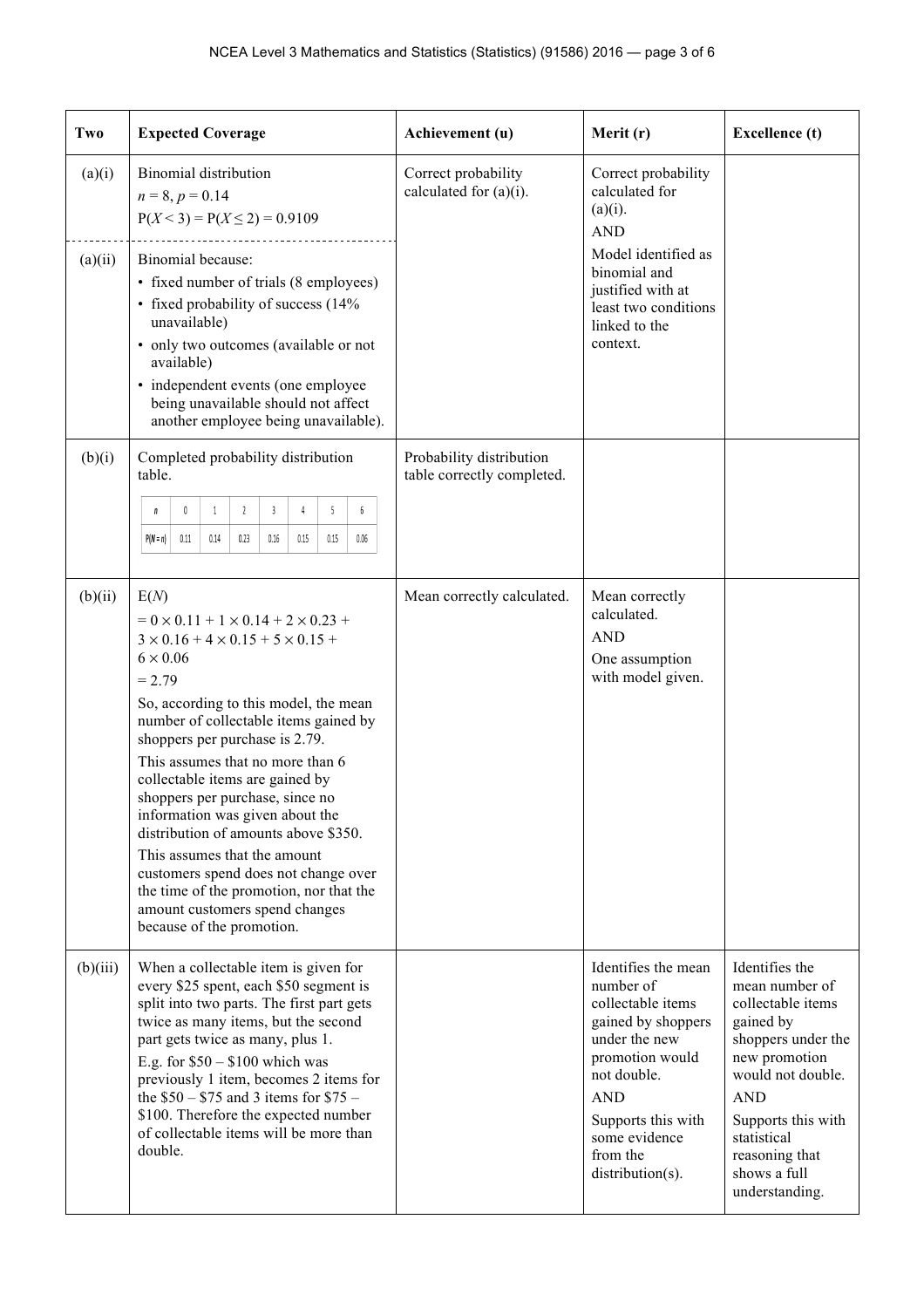| NØ                                       | N1                                                               | N2     | A3         | A4     | M <sub>5</sub> | M6       | E7                                                              | E8       |
|------------------------------------------|------------------------------------------------------------------|--------|------------|--------|----------------|----------|-----------------------------------------------------------------|----------|
| No response;<br>no relevant<br>evidence. | Reasonable<br>start / attempt<br>at one part of<br>the question. | l of u | $2$ of $u$ | 3 of u | of r           | $2$ of r | l of t (with<br>minor<br>$\sim$ $\sim$<br>omission or<br>error) | $1$ of t |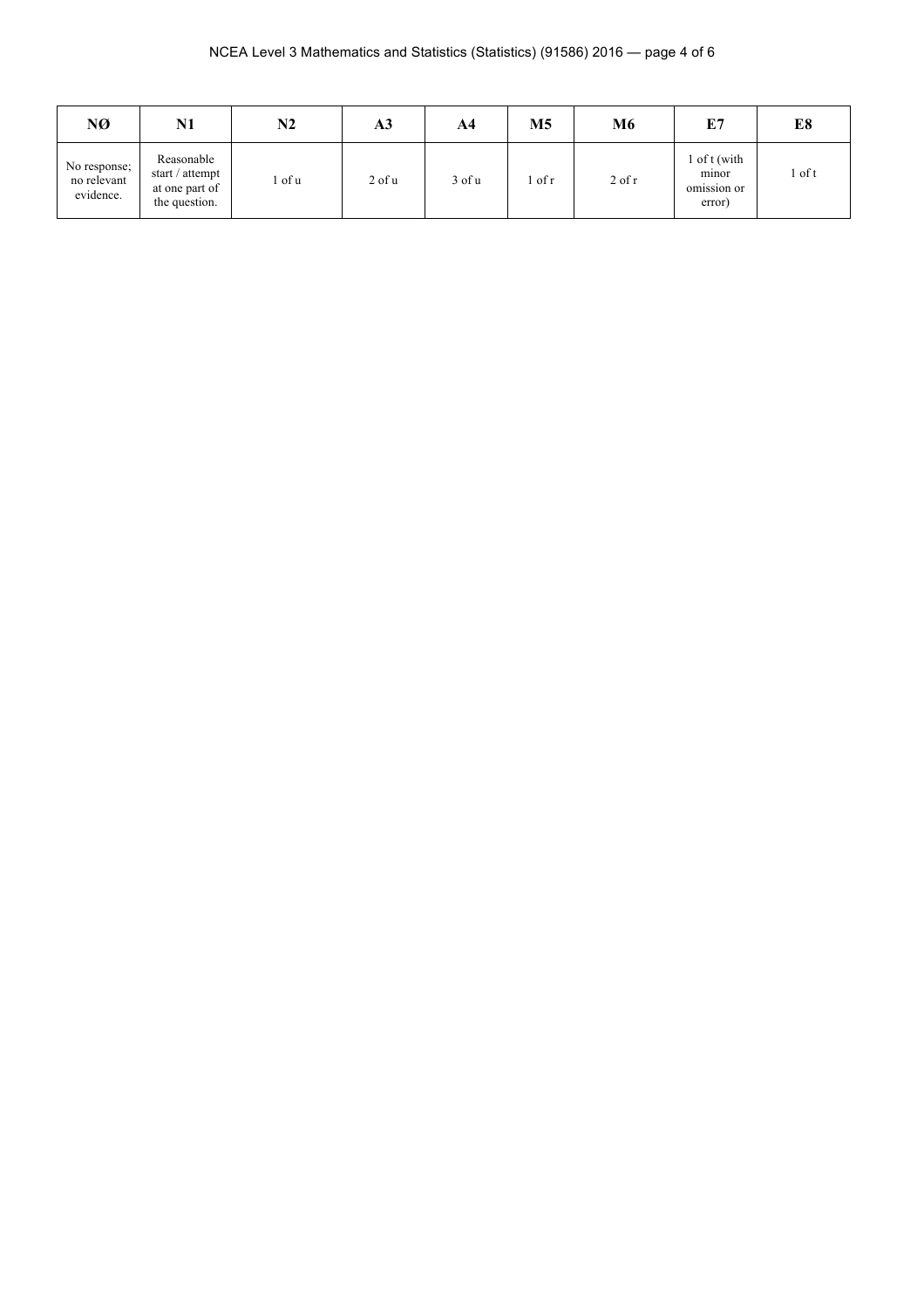| <b>Three</b> | <b>Expected Coverage</b>                                                                                                                                                                                                                                                                                                                                                                                                                                                                                                                                                                        | Achievement (u)                                                                                                                                     | Merit (r)                                                                                                                                                                                                                                         | <b>Excellence</b> (t)                                                                                                                                         |
|--------------|-------------------------------------------------------------------------------------------------------------------------------------------------------------------------------------------------------------------------------------------------------------------------------------------------------------------------------------------------------------------------------------------------------------------------------------------------------------------------------------------------------------------------------------------------------------------------------------------------|-----------------------------------------------------------------------------------------------------------------------------------------------------|---------------------------------------------------------------------------------------------------------------------------------------------------------------------------------------------------------------------------------------------------|---------------------------------------------------------------------------------------------------------------------------------------------------------------|
| (a)(i)       | Poisson distribution<br>$\lambda$ = 1.3 (per 5 minutes)<br>$P(X > 2) = 1 - P(X \le 2)$<br>$= 1 - 0.857 = 0.143$                                                                                                                                                                                                                                                                                                                                                                                                                                                                                 | Probability correctly<br>calculated.                                                                                                                |                                                                                                                                                                                                                                                   |                                                                                                                                                               |
| (ii)         | Between 6 am and 10 pm<br>$P(X \ge 1) = 0.94$<br>$P(X=0) = 0.06$<br>$e^{-\lambda} = 0.06$<br>$\lambda$ = 2.81 (accept use of GC instead of<br>formula)<br>The mean number of shoppers who<br>arrive at the supermarket per 5 minutes<br>between 6 am and 10 pm each day is<br>2.81. This is over double the rate<br>between 10 pm and 6 am $(\lambda = 1.3)$ .<br>Accept method that compares<br>probabilities in the two models i.e<br>$P(X = 0) -0.273$ compared to 0.06 or<br>$P(X \ge 1) -0.727$ compared to 0.94 and<br>then correctly concludes that mean is<br>higher for 6 am to 10 pm. | $\lambda$ = 2.81, no statement<br>made.<br><b>OR</b><br>Attempted to compare<br>means by considering<br>suitable probabilities                      | $\lambda$ correctly<br>calculated /<br>obtained for 6 am<br>to $10 \text{ pm}$ .<br><b>AND</b><br>compared to $\lambda$ for<br>$10 \text{ pm}$ to 6 am.<br><b>OR</b><br>Correctly compared<br>probabilities and<br>reached correct<br>conclusion. |                                                                                                                                                               |
| (iii)        | Possible factors:<br>Day of the week – likely to have more<br>shoppers during the weekend, which<br>would change the mean rate used in the<br>model.                                                                                                                                                                                                                                                                                                                                                                                                                                            | Possible factor identified.                                                                                                                         | Possible factor<br>identified.<br><b>AND</b><br>Effect on model<br>described.                                                                                                                                                                     |                                                                                                                                                               |
| (b)(i)       | The standard deviation of ratings for<br>the 'after' survey is smaller than the<br>standard deviation of ratings for the<br>'before' survey, so the 'after' survey<br>has less variation in rating scores.<br>For supporting evidence, accept<br>standard deviations estimated from<br>graph, or calculated using formula, or<br>describing the visual distributions (e.g.<br>'after' has over 90% of results on<br>scores 4 and 5).                                                                                                                                                            | The ratings for the 'after'<br>survey are identified as<br>having less variation.<br><b>BUT</b><br>Insufficient supporting<br>evidence is provided. | The ratings for the<br>'after' survey are<br>identified as having<br>less variation.<br><b>AND</b><br>Supporting<br>evidence is<br>provided.<br><b>OR</b><br>A clear argument of<br>why a Poisson<br>distribution would                           | The ratings for the<br>'after' survey are<br>identified as<br>having less<br>variation.<br><b>AND</b><br>Supporting<br>evidence is<br>provided.<br><b>AND</b> |
| (ii)         | It would not be appropriate to use the<br>Poisson distribution to model the<br>ratings for the 'before' survey. The<br>rating scores are not rates – they are not<br>a comparison of a count to a measured<br>variable. Additionally, the ratings have<br>to be between 0 and $5$ – they are upper<br>bounded.<br>Note: Accept other valid arguments for<br>why a Poisson distribution would not<br>be a suitable model.                                                                                                                                                                        |                                                                                                                                                     | not be a suitable<br>model for the<br>ratings of the<br>'before' survey is<br>presented.                                                                                                                                                          | A clear argument<br>of why a Poisson<br>distribution would<br>not be a suitable<br>model for the<br>ratings of the<br>'before' survey is<br>presented.        |